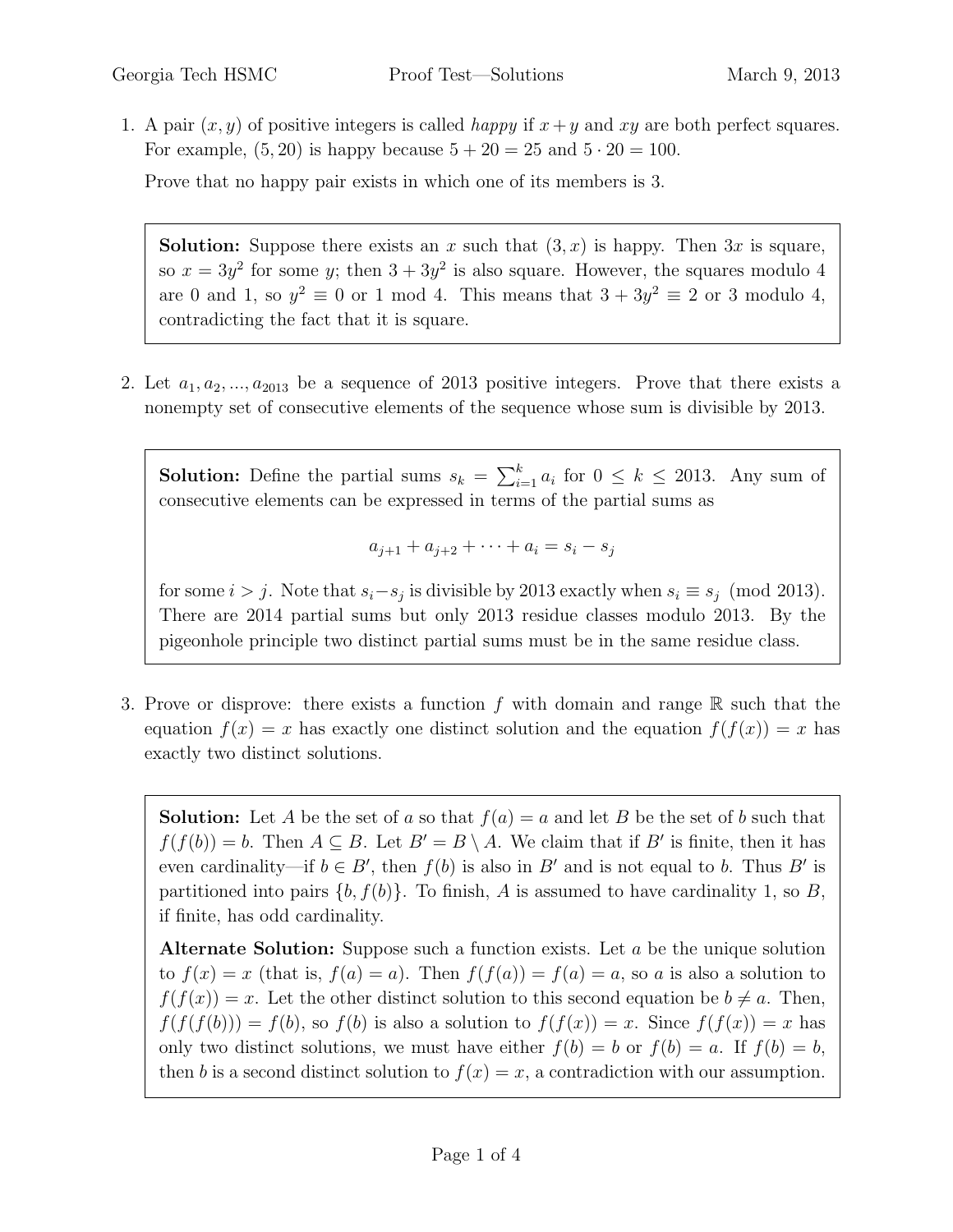If  $f(b) = a$ , then  $f(f(b)) = a$ , so  $b = a$ , also a contradiction. Therefore, no such function  $f$  exists.

**Remark:** Note that we did not need that the domain and range of f was  $\mathbb{R}$ . As long as  $f$  is a function mapping some set  $X$  to itself, the proof would still hold.

4. Let  $\triangle ABC$  be a triangle such that ∠B has twice the measure of ∠A. Prove that  $BC(BC + AB) = AC^2$ .

**Solution:** Let X be a point on AC such that  $\overline{BX}$  bisects  $\angle B$ . Then  $\triangle ABC$  and  $\triangle BXC$  are similar. Moreover,  $\triangle AXB$  is isosceles, so  $AX = BX$ . Now, since  $AC = AX + CX = BX + CX$ , use similarity of  $\triangle ABC$  and  $\triangle BXC$  to get

$$
AC = \frac{AB \cdot BC}{AC} + \frac{BC^2}{AC},
$$

equivalent to the desired result.

5. For  $k \geq 0$ , define

$$
f(k) = \sum_{n=k}^{\infty} {n \choose k} 2^{-n}.
$$

Give a closed-form expression for  $f(k)$ .

**Solution:** By the identity  $\binom{n}{k}$  $\binom{n}{k} = \binom{n-1}{k-1}$  $\binom{n-1}{k+1} + \binom{n-1}{k}$  $\binom{-1}{k}$  (i.e., the recursive formula for computing Pascal's triangle), we can write

$$
f(k) = \sum_{n=k}^{\infty} {n-1 \choose k-1} 2^{-n} + \sum_{n=k}^{\infty} {n-1 \choose k} 2^{-n}
$$
  
=  $\frac{1}{2} \sum_{n=k}^{\infty} {n-1 \choose k-1} 2^{-n+1} + \frac{1}{2} \sum_{n=k}^{\infty} {n-1 \choose k} 2^{-n+1}$   
=  $\frac{1}{2} \sum_{n=k-1}^{\infty} {n \choose k-1} 2^{-n} + \frac{1}{2} \sum_{n=k-1}^{\infty} {n \choose k} 2^{-n}$   
=  $\frac{1}{2} f(k-1) + \frac{1}{2} f(k) + {k-1 \choose k} 2^{-n-1}$   
=  $\frac{1}{2} f(k-1) + \frac{1}{2} f(k),$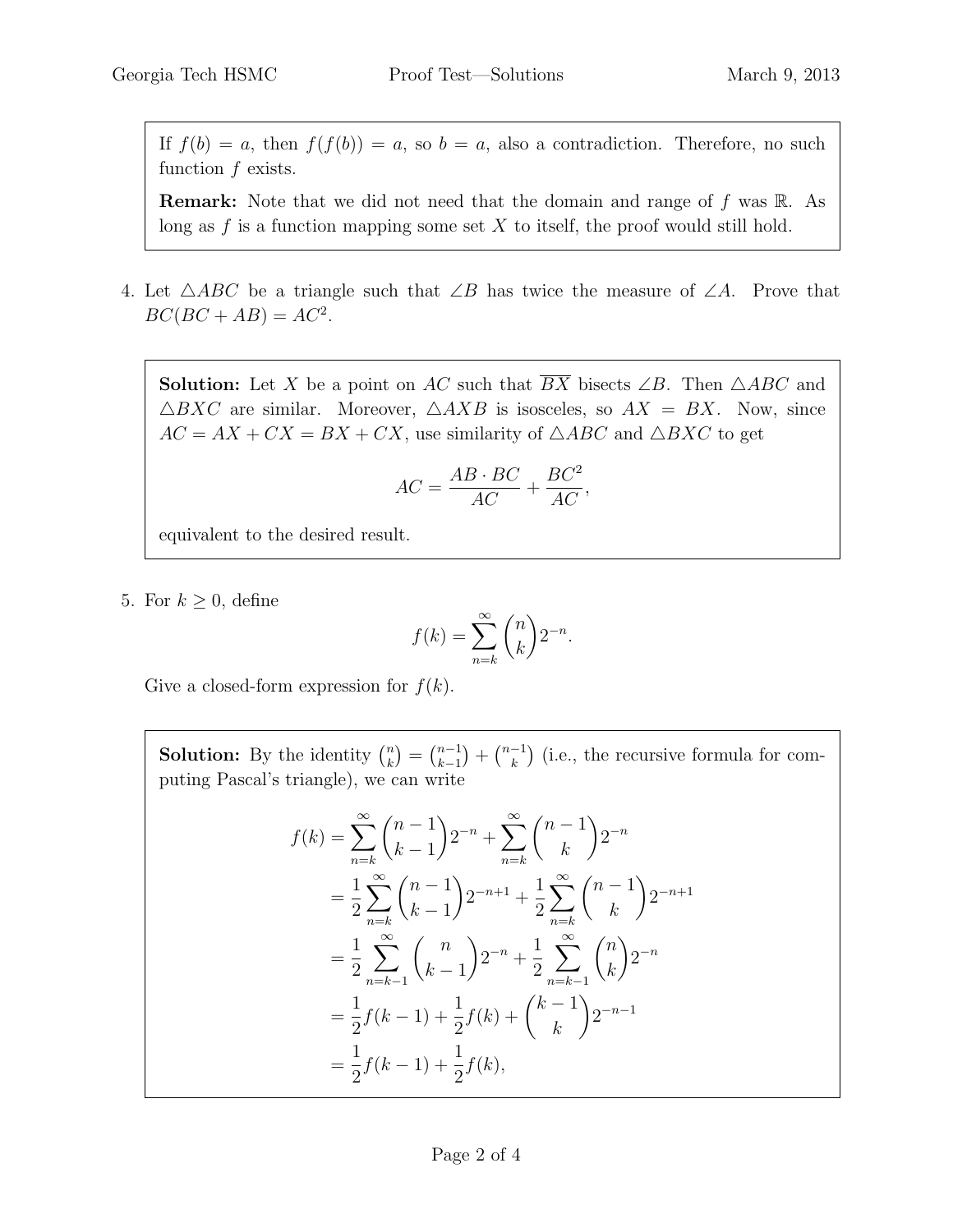since  $\binom{n}{k}$  $\binom{n}{k} = 0$  when  $n < k$ . Thus,

 $f(k) = f(k-1),$ 

so  $f$  is constant with respect to  $k$ . We can then compute

$$
f(0) = \sum_{n=0}^{\infty} {n \choose 0} 2^{-n} = \sum_{n=0}^{\infty} \frac{1}{2^n} = \frac{1}{1 - 1/2} = 2,
$$

so  $f(k) = 2$  for all  $k \geq 0$ .

Alternate Solution: Recall that the geometric series

$$
\sum_{n=0}^{\infty} x^n = \frac{1}{1-x}.
$$

Taking  $x = 1/2$  gives  $f(0)$  on the left-hand side and 2 on the right-hand side. Now, differentiate both sides with respect to x and then multiply each side by x. This gives

$$
\sum_{n=1}^{\infty} nx^n = x(1-x)^{-2}.
$$

Again, taking  $x = 1/2$  gives  $f(1)$  on the left-hand side and 2 on the right-hand side. In general, taking k derivatives of the power series expansion for  $1/(1-x)$  and then multiplying each side by  $x^k$  gives the equation

$$
\sum_{n=k}^{\infty} \frac{n!}{(n-k)!} x^n = k! x^k (1-x)^{-k-1},
$$

or

$$
\sum_{n=k}^{\infty} \binom{n}{k} x^n = \frac{x^k}{(1-x)^{k+1}}.
$$

Plugging in  $x = 1/2$  then gives  $f(k)$  on the left-hand side and 2 on the right-hand side. Thus,  $f(k) = 2$  for all k.

- 6. (Tiebreaker) Let  $X$  be a set of points in the plane, no three of which are collinear.
	- (a) If  $|X| = 5$ , show that there is a convex quadrilateral whose vertices are in X.
	- (b) If  $|X| = 6$ , show that there are at least three convex quadrilaterals whose vertices are in X.
	- (c) Give an example of a set X with six points and exactly three convex quadrilaterals.